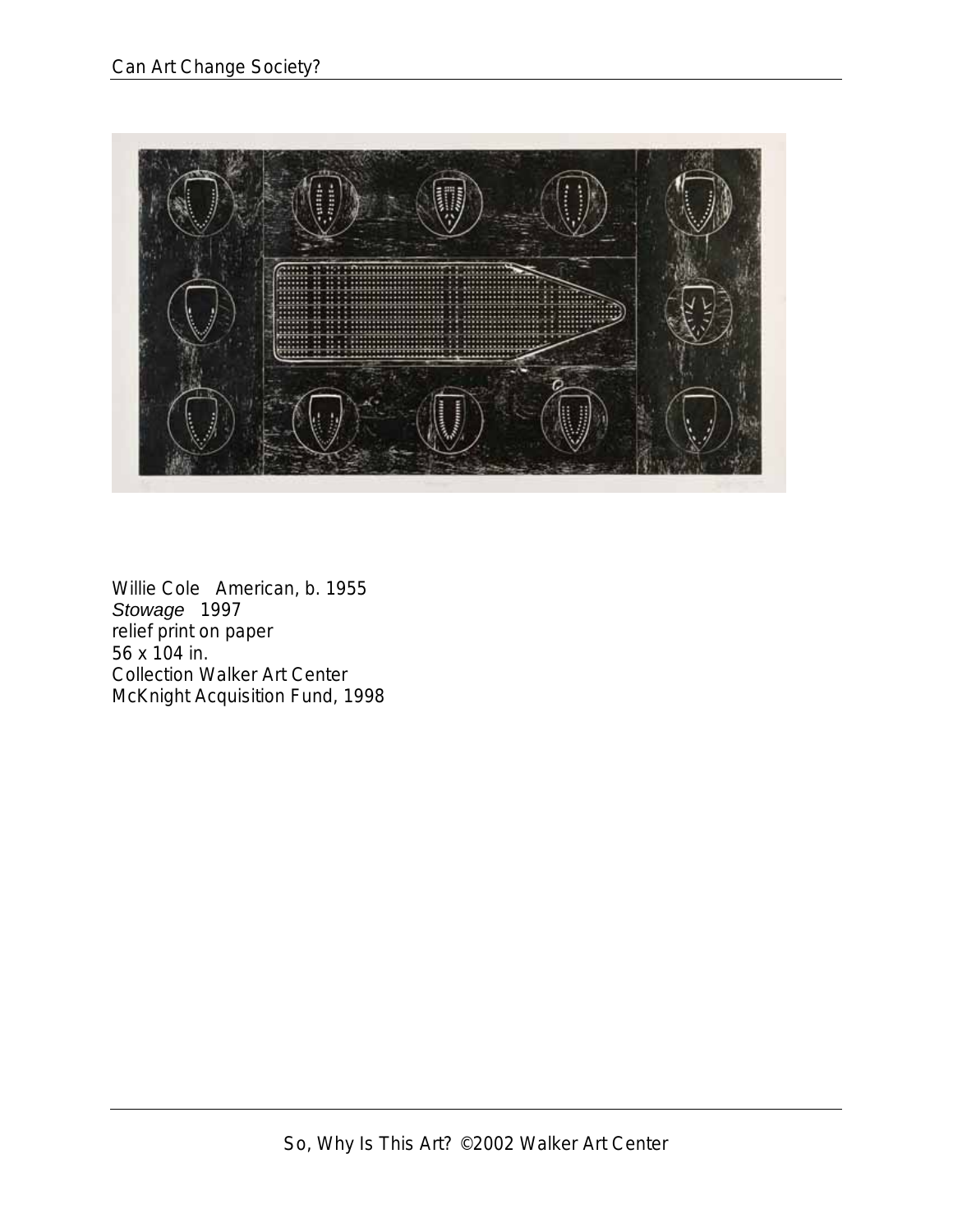Willie Cole*, Stowage* 1997

"I think that when one culture is dominated by another culture, the energy or powers or gods of the previous culture hide in the vehicles of the new cultures. . . . I think the spirit of Shango (Yoruba god of thunder and lightning) is a force hidden in the iron because of the fire, and the power of Ogun—his element is iron—is also hidden in these metal objects." —Willie Cole

While Willie Cole was growing up in New Jersey, his grandmother and greatgrandmother worked as housekeepers and they often asked him to fix their irons. When he moved into his first artist studio, he brought 15 broken irons with him. For Cole, this common household appliance has a number of connotations: domestic servitude, African rituals of scarification, and an African heritage of "branding"—identifying particular tribes by way of shields or masks. To make the print *Stowage*, he grouped several different makes of irons (Silex, General Electric, Sunbeam) around an ironing board that is meant to represent a slave ship. The marks of the various irons evoke members of different African tribes who may have been brought to America aboard such a vessel.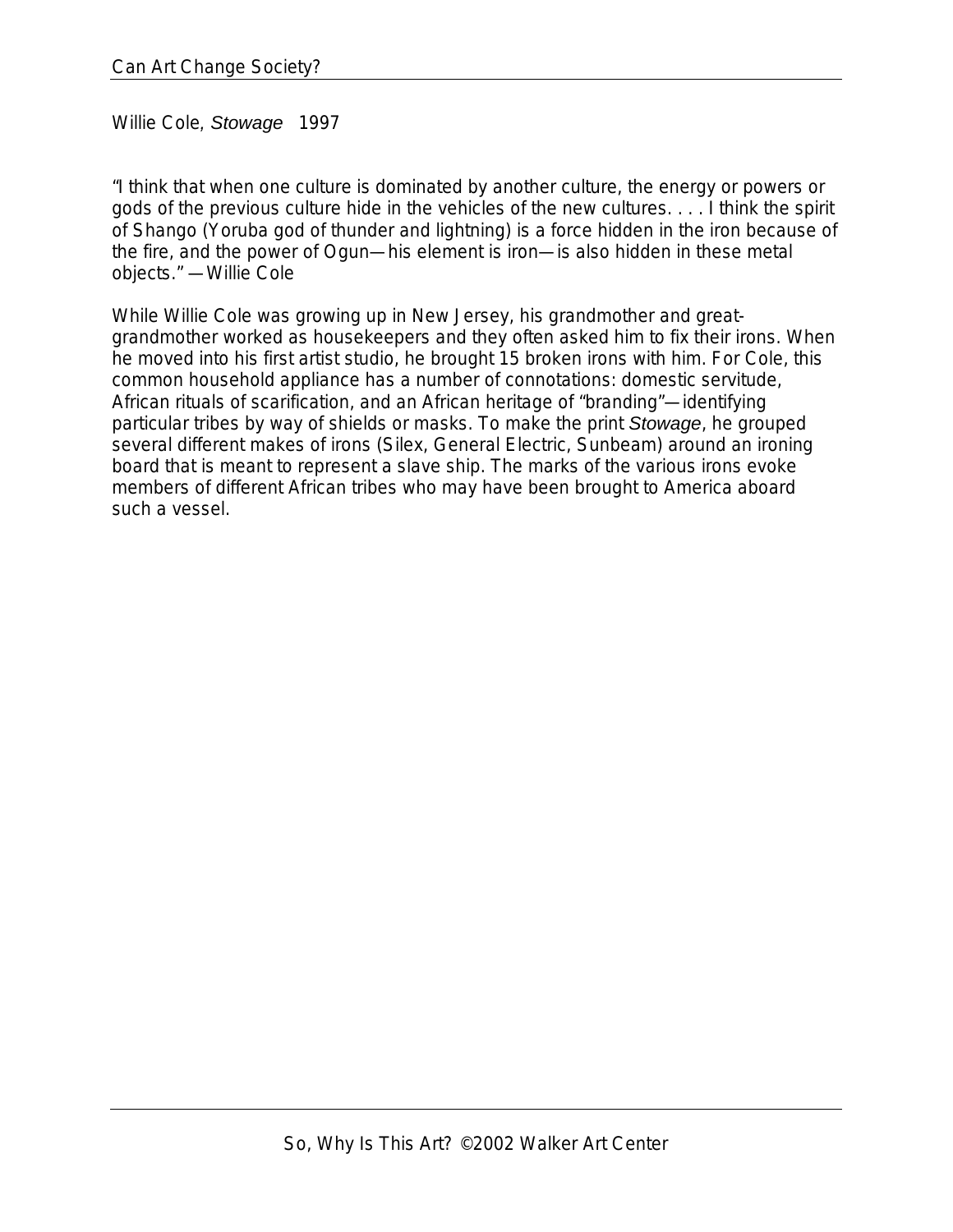

Jacques Lipchitz French, 1891–1973 *Prometheus Strangling the Vulture II* 1944/1953 bronze 91 3/4 x 90 x 57 in. Collection Walker Art Center Gift of the T. B. Walker Foundation, 1956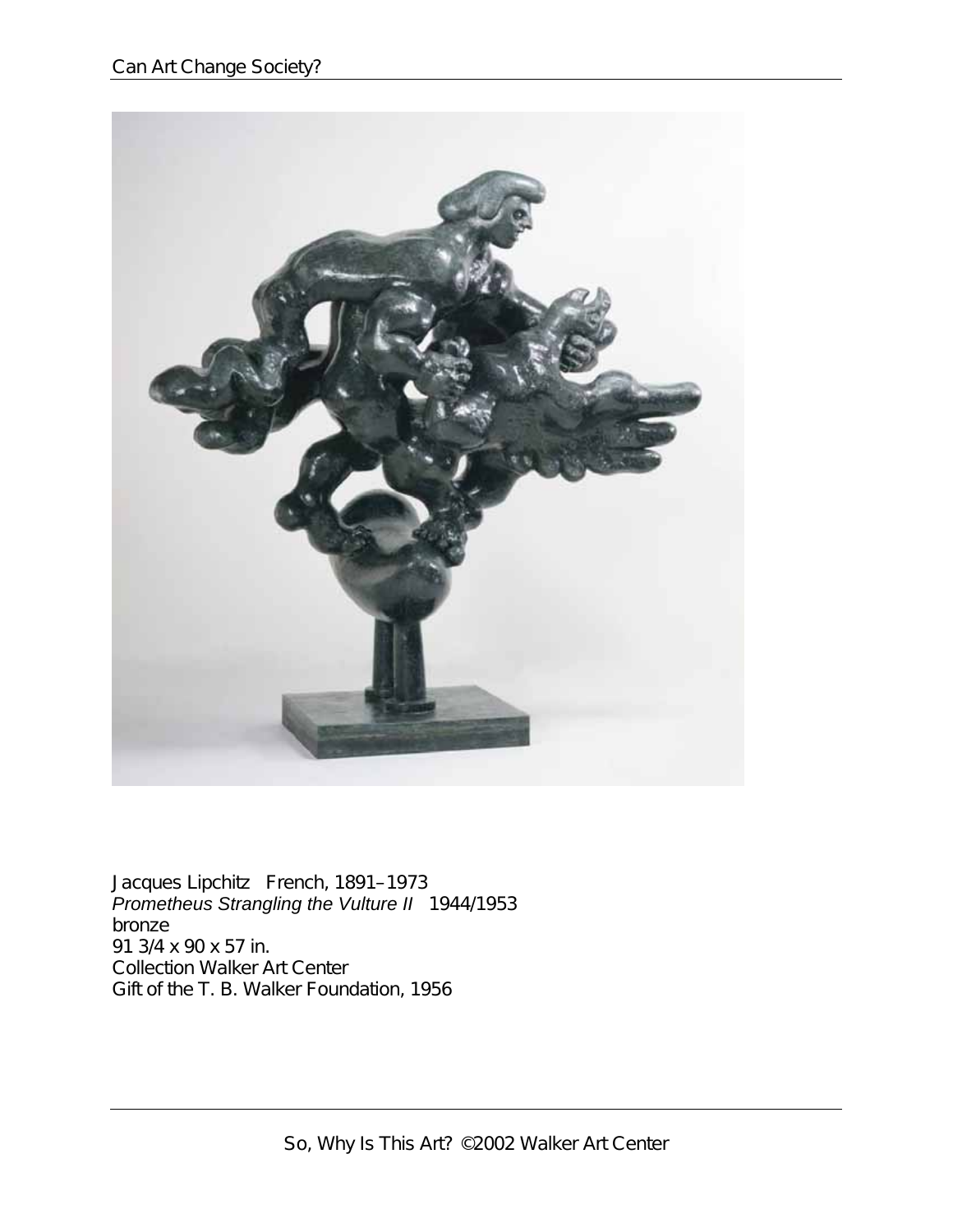Jacques Lipchitz, *Prometheus Strangling the Vulture II* 1944/1953 "

I wished to say to men, 'If you desire to continue freely in your creative work, it will be necessary for you to enter the struggle and conquer the forces of darkness that are about to invade the world.'" —Jacques Lipchitz

The alcove at the Minneapolis Sculpture Garden's east edge is dominated by Jacques Lipchitz's bronze sculpture *Prometheus Strangling the Vulture II*. It was inspired by the classical Greek myth Prometheus and the Vulture in which Prometheus stole fire from the gods as a gift for mankind. The god Zeus was so angry he punished Prometheus by binding him to a cliff for eternity, where every day a vulture devoured his liver. However, in this sculpture, Lipchitz portrays Prometheus triumphing over the vulture, strangling the bird with one hand and holding his claws in the other. For the artist, this was a symbol of human progress and determination and of democracy triumphing over fascism. The original version of *Prometheus Strangling the Vulture* was a 30-foot work cast in plaster for the Paris International Exposition in 1937. In 1943, the Brazilian government asked Lipchitz to sculpt another version of the work for the Ministry of Education and Health building in Rio de Janeiro. The Walker sculpture is based on the second version.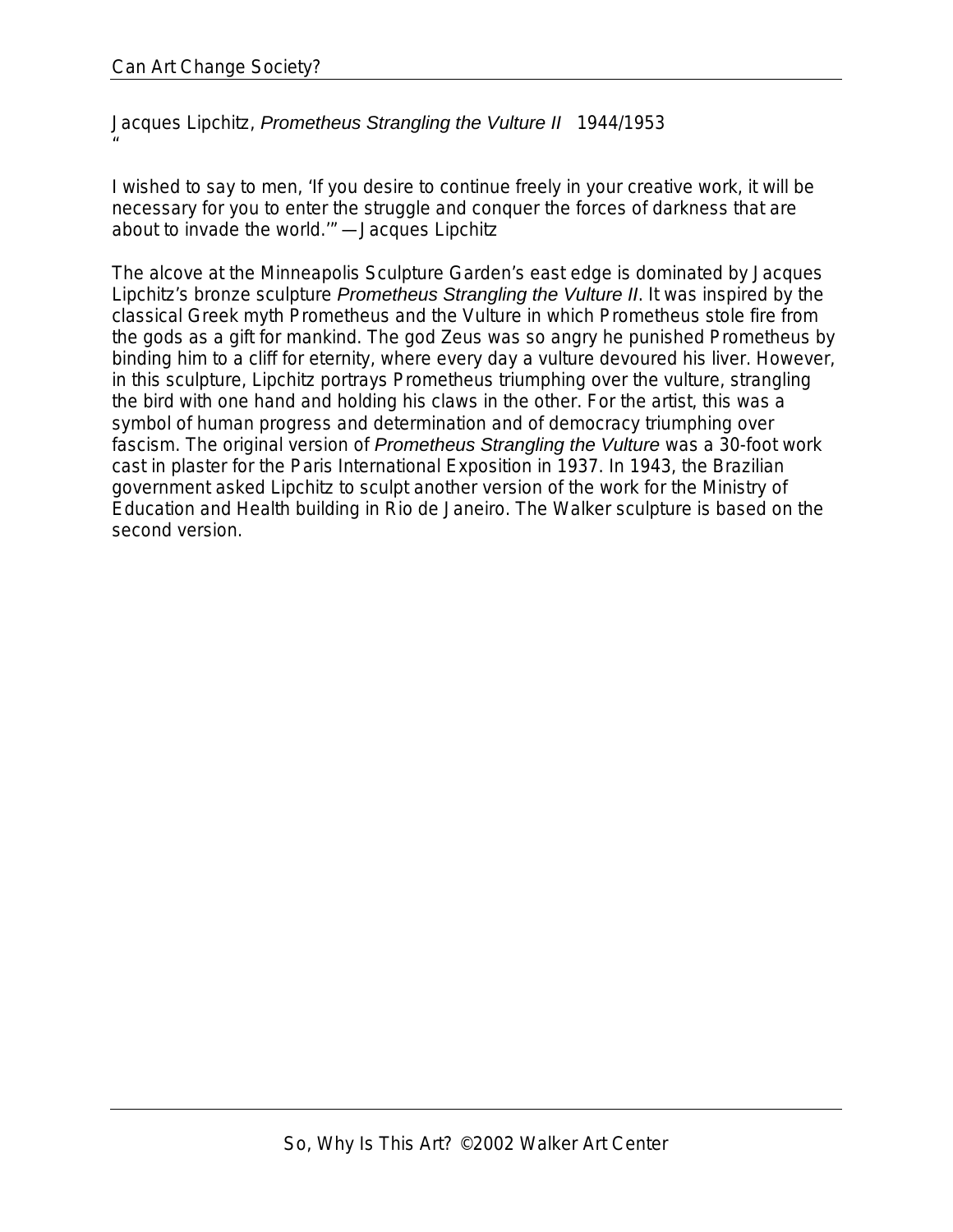

Adrian Piper American, b. 1948 *The Mythic Being; I/You (Her)* 1974 (detail*)* black-and-white photograph, ink 10 images; 8 x 5 in. each Collection Walker Art Center T. B. Walker Acquisition Fund, 1999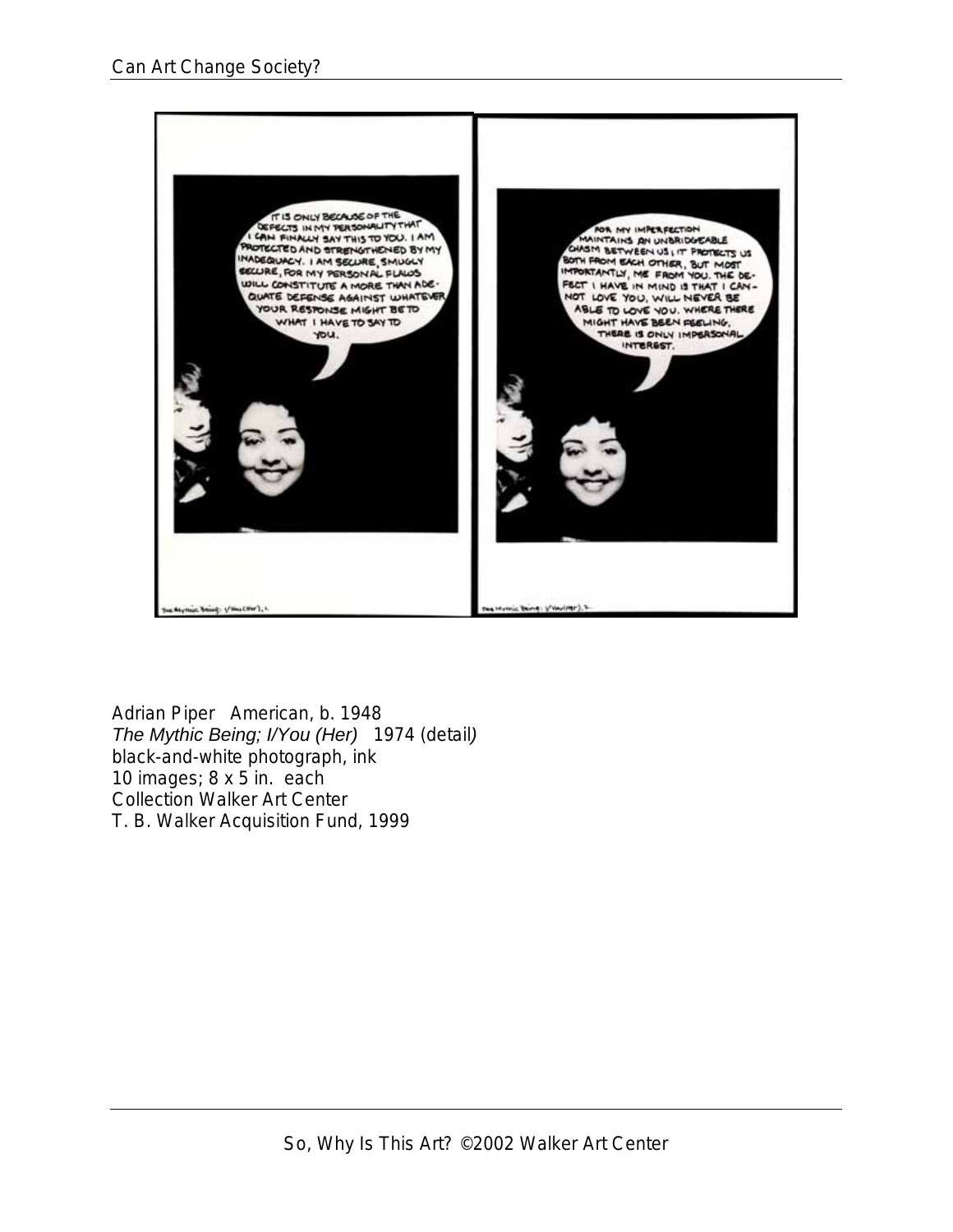Adrian Piper, *The Mythic Being; I/You (Her)* 1974 (detail)

"We started out with beliefs about the world and our place in it that we didn't ask for and didn't question. Only later, when those beliefs were attacked by new experiences that didn't conform to them, did we begin to doubt: e.g., do we and our friends really understand each other? Do we really have nothing in common with blacks/whites/gays/workers/the middle class/other women/other men/etc.?" —Adrian Piper, 1981

Adrian Piper is an important figure in the early development of Conceptual Art in the 1960s and is one of the few African Americans involved in that movement. Her multidisciplinary work—which has included photography, performance, drawing, video, and sound installation—often combines text with image or ephemeral performance with physical documentation.

Beginning in the 1970s, Piper began to incorporate issues of identity while maintaining a strong conceptual basis in her work. As a black woman often mistaken for white, she sought to engage her audience with racism and sexism by drawing on an autobiographical catalogue of experiences. *The Mythic Being series* (1972–1975), which includes 10 images, was developed by Piper while she was a doctoral student in the Department of Philosophy at Harvard University. She created a male alter ego, and by performing in this guise found a release from the intense pressures and tensions of being the only black woman in her department. Piper challenges us to be actively aware of, and perhaps struggle with, ways that race and gender can misdirect our understanding of individuals.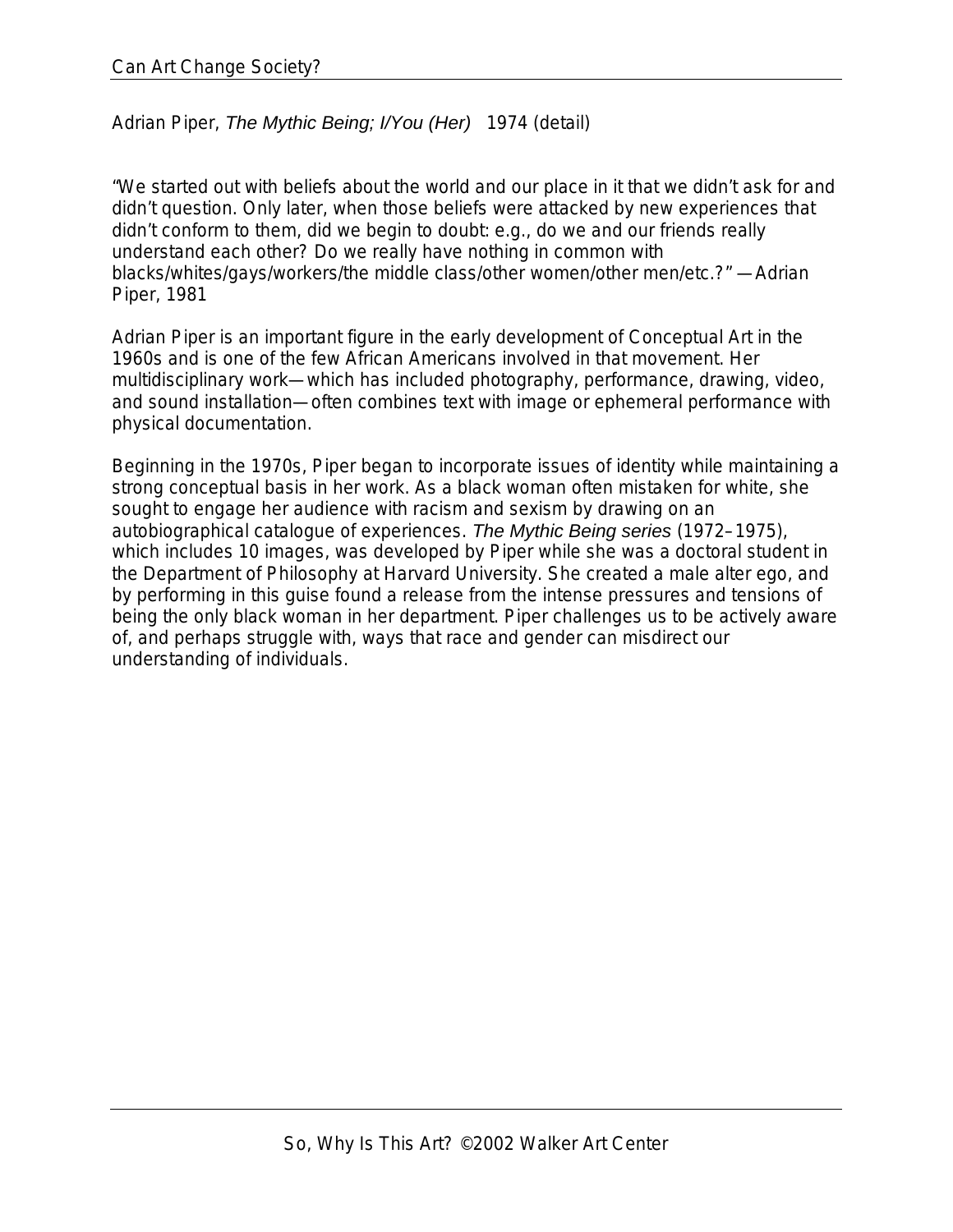

Jana Sterbak Canadian, b. Czechoslovakia 1955 *Vanitas: Flesh Dress for an Albino Anorectic* 1987 mannequin, flank steak, salt, thread, color photograph on paper dimensions of mannequin: 62 1/4 x 16 1/2 x 11 7/8 in. Collection Walker Art Center T. B. Walker Acquisition Fund, 1993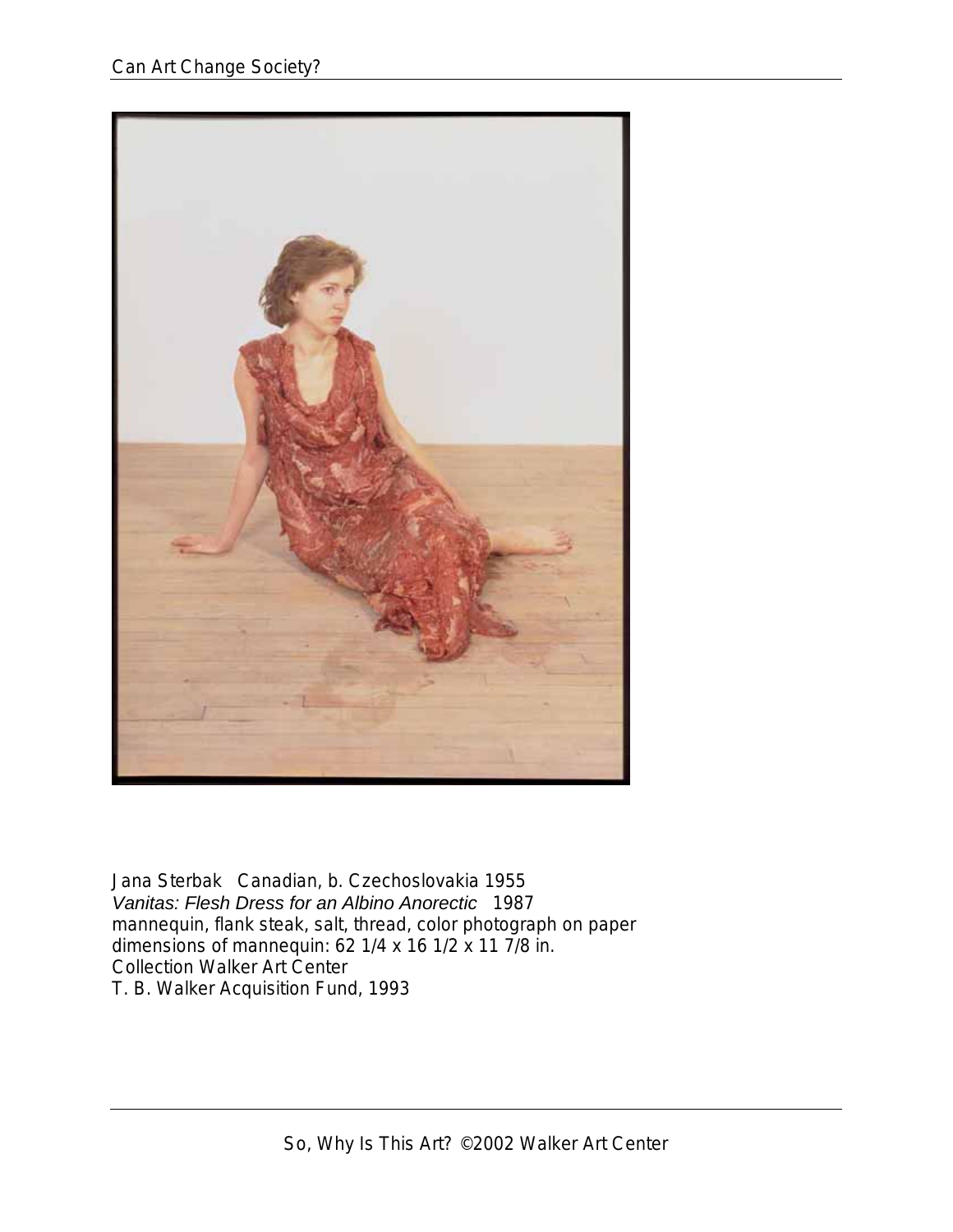## Jana Sterbak, Vanitas: *Flesh Dress for an Albino Anorectic* 1987

Vanitas is a term originally used to describe 17th-century Dutch still-life compositions of rotting meat and game, guttering candles, and skulls. These paintings were intended as meditations on the fleeting nature of life, the inevitability of death, and the necessity for a spiritual life. By calling this work *Vanitas*, Sterbak points the viewer toward ideas that animate her work: the alienation humans feel from their own flesh, aging, and mortality. Here, the natural aging process takes place before our eyes as the meat passes from a raw to cured state.

The work also addresses issues concerning women, fashion, consumption, and the body. The equation of women with meat and the notion that "you are what you wear" are common ideas in Western society. In the United States, statistics have pointed to a growing number of young women with eating disorders such as bulimia and anorexia nervosa (referred to in the title), because their body types do not match the prevailing fashion or "look" sported by the tall, thin models populating the media.

The dress was stitched together from 60 pounds of raw flank steak and must be constructed anew each time it is shown. Following a centuries-old method of food preservation, the meat is heavily salted and allowed to air-dry. Over the span of the exhibition, the aging process drastically changes the appearance of the work.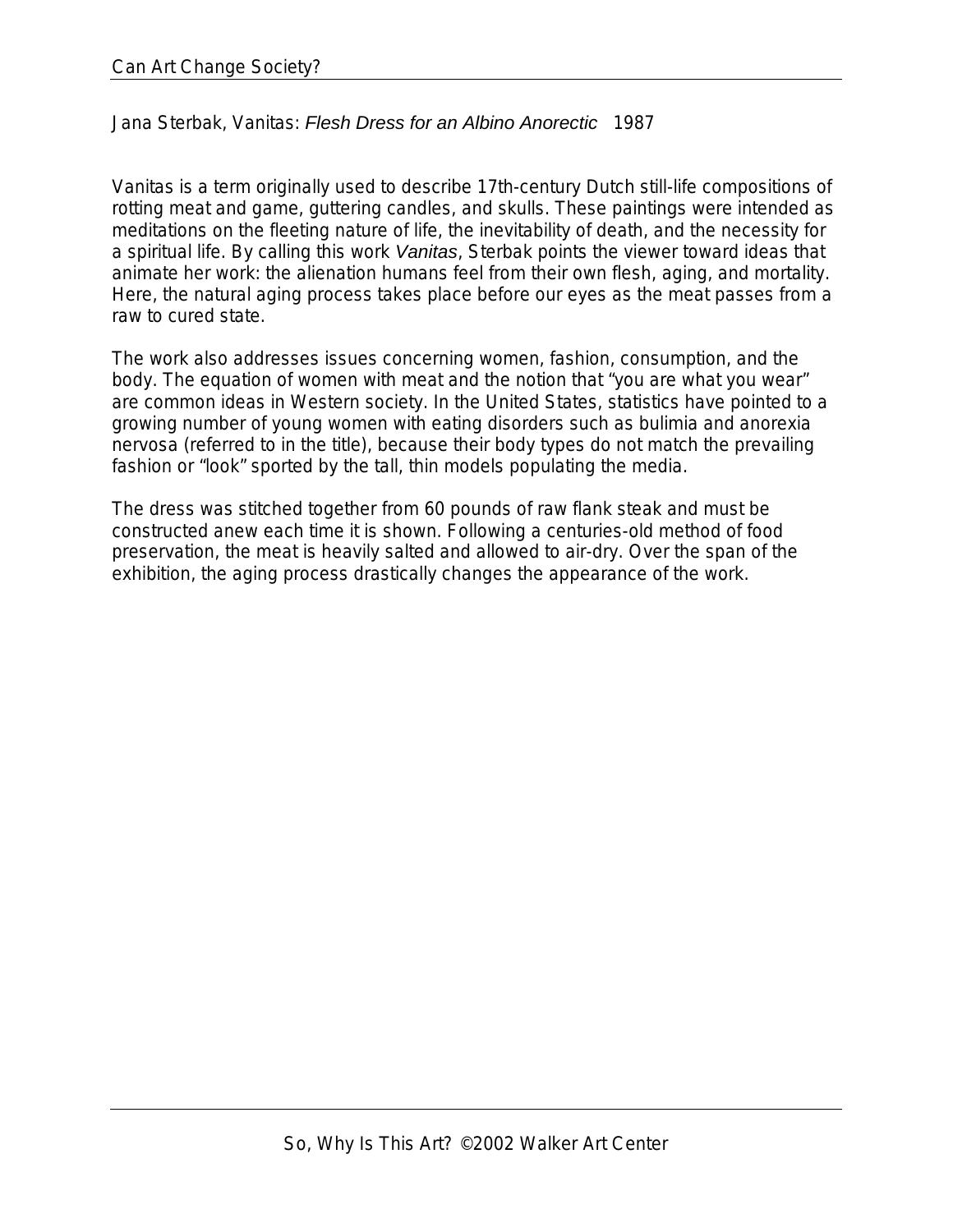![](_page_8_Picture_1.jpeg)

Paul Thek American, 1933–1988 *Hippopotamus from Technological Reliquaries* 1965 beeswax, plexiglass, metal 11 3/8 x 19 3/4 x 11 1/2 in. Collection Walker Art Center T. B. Walker Acquisition Fund, 1994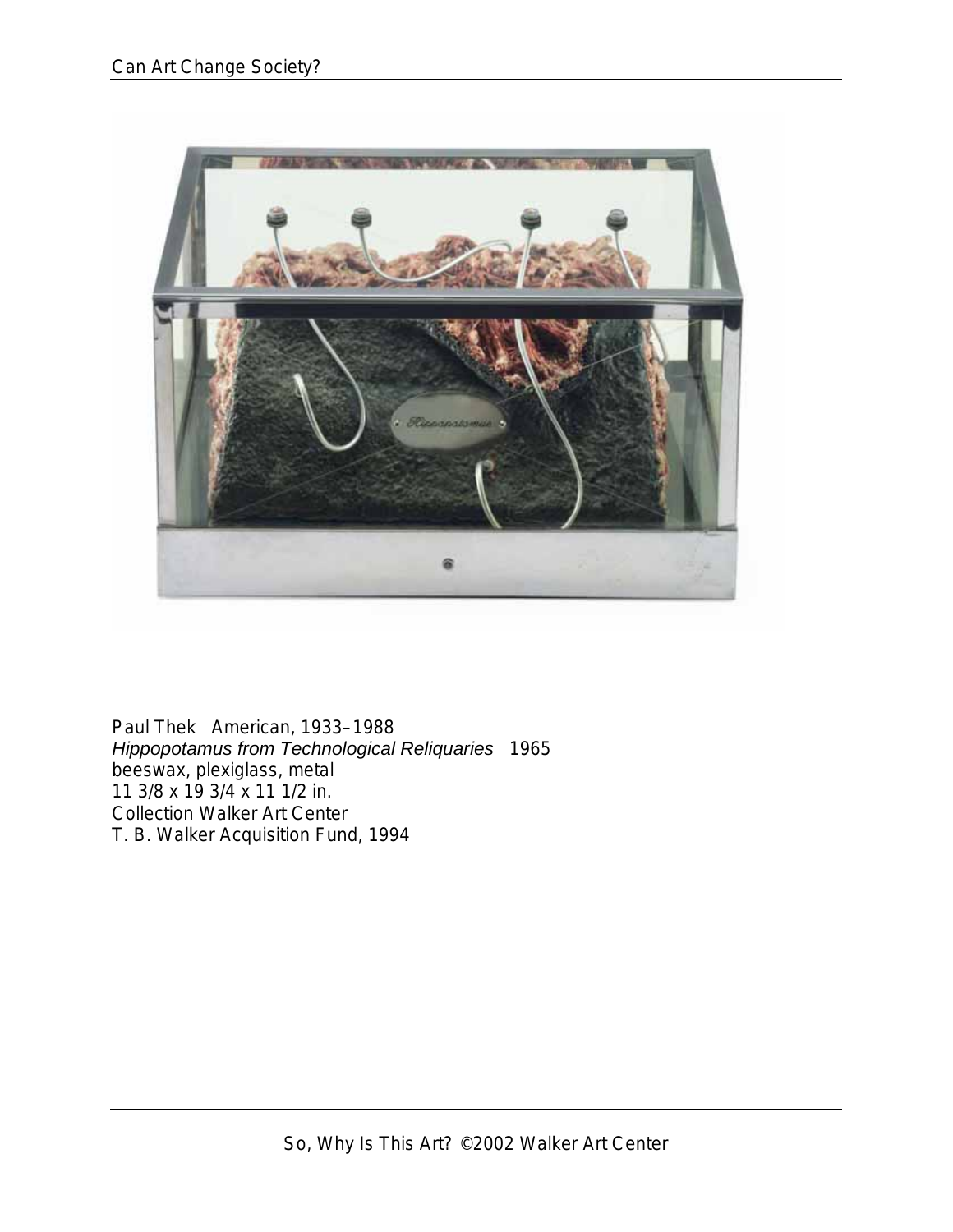## Paul Thek, *Hippopotamus from Technological Reliquaries* 1965

"I was amused at the idea of meat under plexiglass because I thought it made fun of the scene—where the name of the game seemed to be 'how cool you can be' and 'how refined.' Nobody ever mentioned anything that seemed real. The world was falling apart, anyone could see it." —Paul Thek, 1981

Paul Thek began a group of "meat" pieces in the mid-1960s. They evolved primarily from two negative impulses: a reaction against the clean, cool forms of Minimalist and Pop Art and, more importantly, his revulsion with U.S. involvement in Vietnam. Both impulses positioned the artist in opposition to the mainstream current, where he continued to stand until his death from AIDS in 1988.

The meat pieces suggest the fragile hold on life that is our shared human condition. Encased in a vitrine resembling both an incubator and a glass casket, *Hippopotamus* leads the viewer to contemplate the literal and spiritual mortification of the flesh that haunted Thek throughout his career as an artist.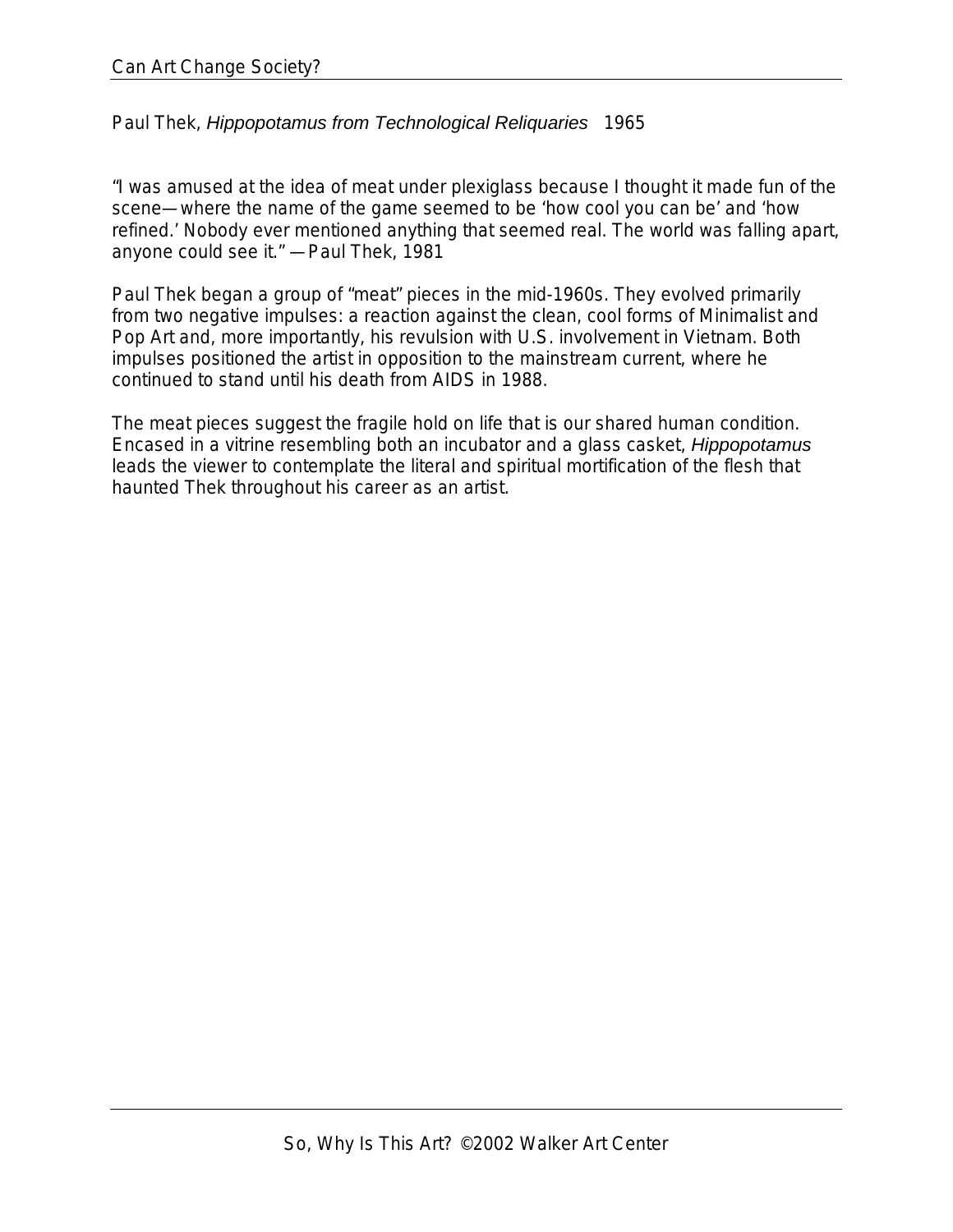![](_page_10_Picture_1.jpeg)

Kara Walker American, b. 1969 *Endless Conundrum, An African Anonymous Adventuress* 2001 paint on wall; exhibition copy of paper original 180 x 420 in. Collection Walker Art Center T. B. Walker Acquisition Fund, 2002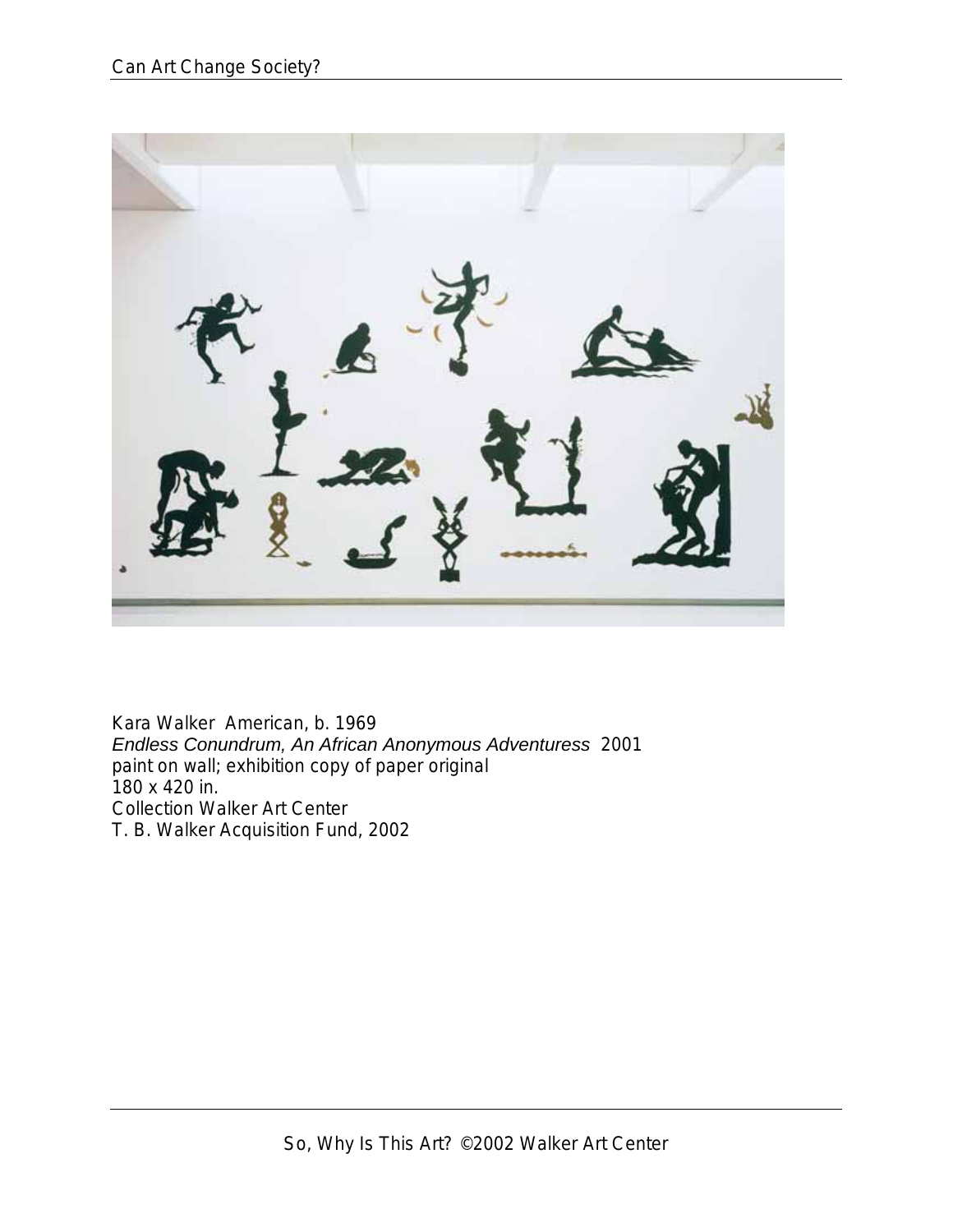Kara Walker, *Endless Conundrum, An African Anonymous Adventuress* 2001

"My works are erotically explicit, shameless. I would be happy if visitors would stand in front of my work and even feel a little ashamed because they have . . . simply believed in the project of modernism." —Kara Walker, 200

Kara Walker's work, done in the style of silhouette portraits widely popular in the 17th and 18th centuries, has focused on an exploration of the history of slavery and of blackwhite race relations in the United States. *Endless Conundrum, An African Anonymous Adventuress* represents an expansion of this subject matter, adding an examination of the role of African tribal motifs in the genesis of modern art. These motifs played a crucial but undercredited role in Western art's move from realism to conceptual and expressive representation and in the work of such artists as Pablo Picasso, Constantin Brancusi, and Alberto Giacometti. (Brancusi's sculpture Endless Column is referenced in the title.) While the influence of African sculpture has been disputed in the case of this work, Walker clearly indicated that the debate is absurd.

Commissioned by the Fondation Beyeler, a Swiss museum that exhibits African tribal sculptures alongside modernist works of art, Walker's piece asks us to examine the issue in the context of other problematic appropriations of blackness in Western culture. She portrays key works from the Beyeler's collection, including a nail fetish and Rodin's Iris, alongside African-American performer Josephine Baker, who is dancing her way out of the "exotic" banana skirt that made her famous. A resounding homage to the creativity of African and African-American cultures, Walker's work highlights the power dynamics behind the cultural exchanges, appropriations, and combinations that are part of our society today.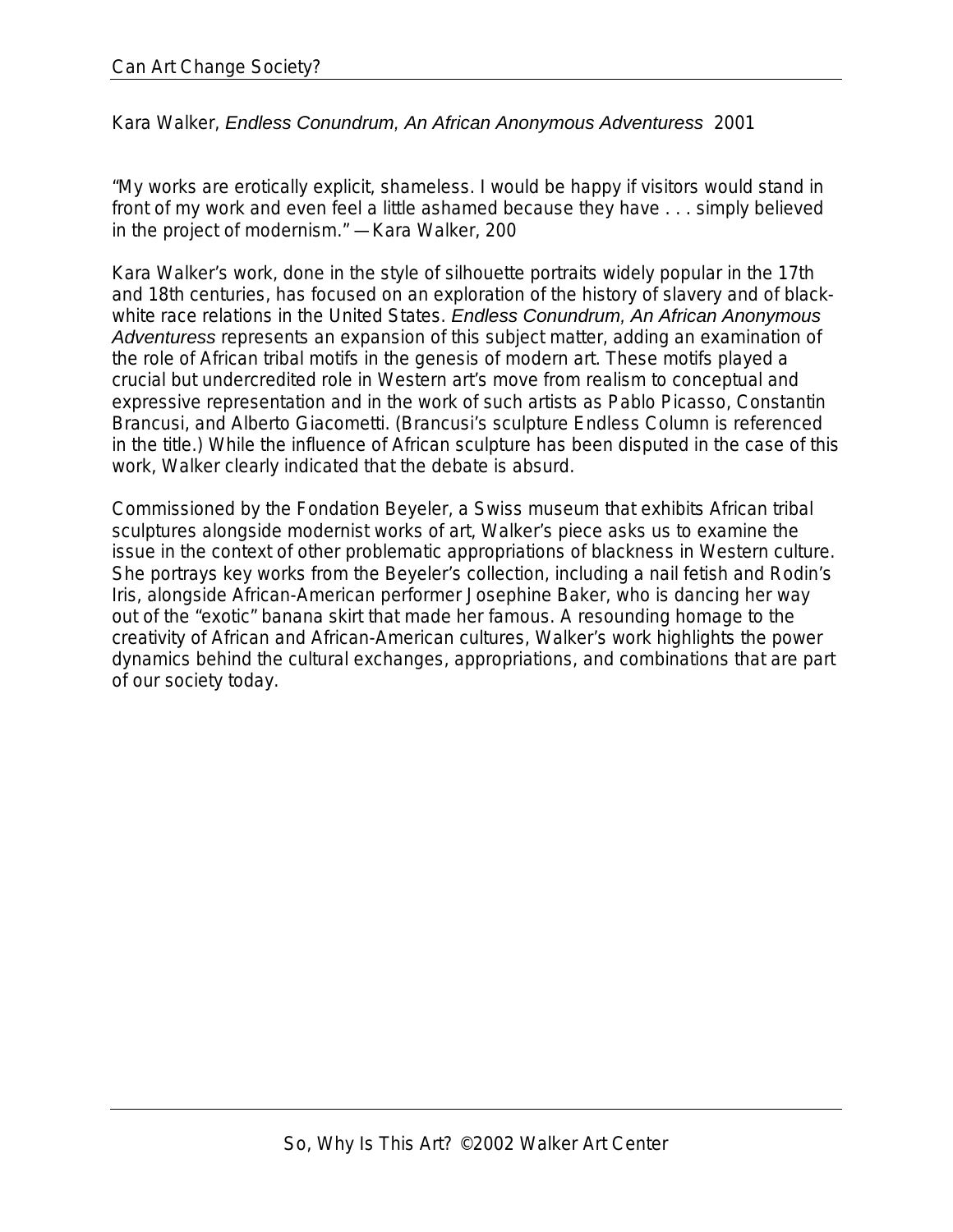![](_page_12_Picture_1.jpeg)

Andy Warhol American, 1928–1987 *16 Jackies* 1964 acrylic, enamel on canvas 80 3/8 x 64 3/8 in. Collection Walker Art Center Art Center Acquisition Fund, 1968 ©2002 The Andy Warhol Foundation for the Visual Arts, Inc./ARS

So, Why Is This Art? ©2002 Walker Art Center